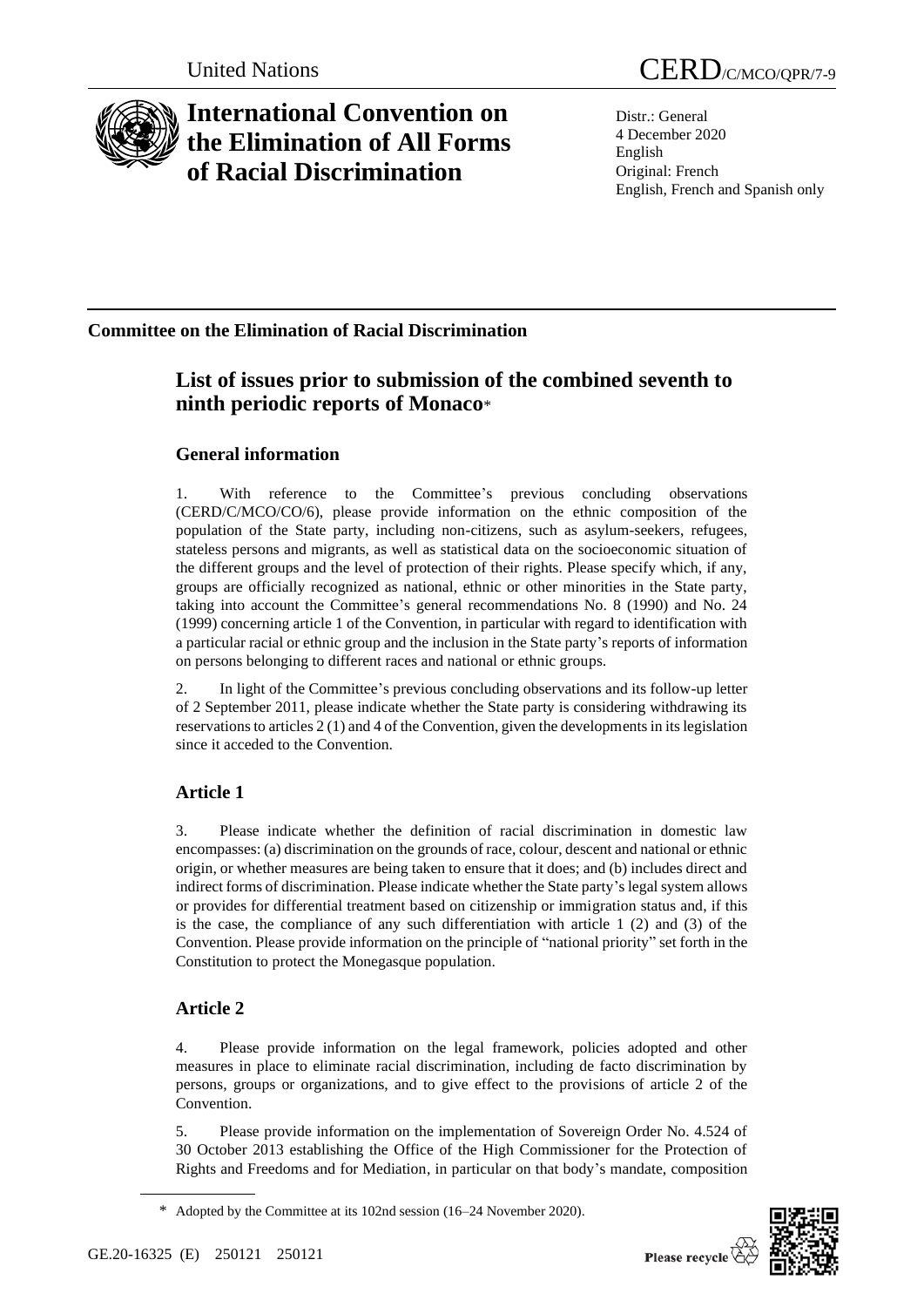and independence and the human and financial resources allocated to its effective functioning. Please indicate whether its mandate covers the fight against racial discrimination, particularly whether it can receive and examine complaints from individuals on grounds of racial discrimination, what assistance it provides to victims and whether it has the power to take action on its own initiative in this regard. Please also indicate the steps taken to bring the Office of the High Commissioner into compliance with the principles relating to the status of national institutions for the promotion and protection of human rights (the Paris Principles).

#### **Article 3**

6. Please indicate the measures taken to prevent, prohibit and eliminate segregation of persons and groups protected by the Convention, including non-citizens, in all areas, including work, housing and access to social services.

#### **Article 4**

7. With reference to the Committee's previous concluding observations and its followup letter of 2 September 2011, please provide information on the adoption of criminal legislation that fully implements the provisions of article 4 of the Convention, in particular by criminalizing:

(a) The dissemination of ideas based on racial superiority or hatred and incitement to racial discrimination;

(b) All acts of violence or incitement to such acts against any group of persons on the grounds of race, colour, descent, or national or ethnic origin;

(c) The provision of any assistance to racist activities, including the financing thereof;

(d) Organizations that carry out organized propaganda activities or spread any other type of propaganda and which promote or incite racial discrimination, and recognizing participation in such organizations or activities as an offence punishable by law;

Incitement to or encouragement of racial discrimination by public authorities or public institutions, whether national or local.

8. Please indicate whether racial motives are considered an aggravating circumstance under domestic criminal legislation.

9. Please provide any information on decisions taken by national courts and other public institutions regarding acts of racial discrimination, in particular the offences referred to in article 4 of the Convention. Please also provide statistical data on complaints filed, prosecutions launched and sentences imposed for acts of racial discrimination prohibited under article 4 of the Convention, as well as the reparation provided to the victims of such acts.

#### **Article 5**

10. Please provide information on measures taken to ensure that non-citizens, refugees and asylum-seekers fully enjoy the rights referred to in article 5 of the Convention, in particular economic, social and cultural rights. Please include information on:

(a) The provisions put in place to ensure that persons who have become Monegasque can transmit their Monegasque nationality, including after divorce, regardless of how they acquired it;

(b) The measures taken to enable non-Monegasque nationals who have not yet completed five years' residence and who have low incomes to receive social and medical benefits and to have access to housing without discrimination;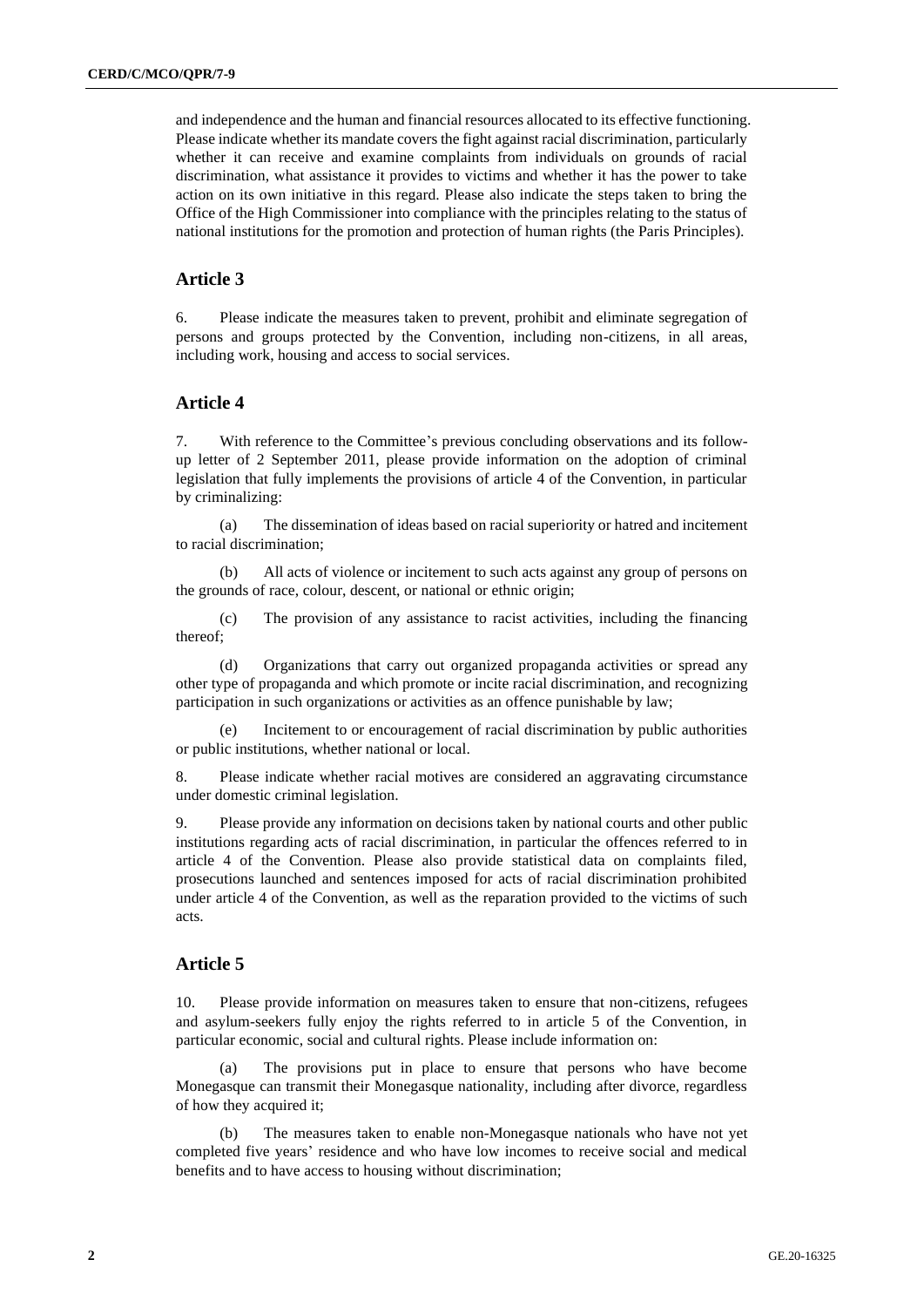(c) The provisions put in place to ensure that the application of the system giving priority in employment to Monegasque nationals does not lead to cases of discrimination against non-citizens;

(d) Mechanisms in place to strengthen inspection of the working conditions of non-citizens, in particular the situation of migrant domestic workers, and to inform foreign workers of their rights and the remedies available in cases of discrimination in employment.

11. Please provide information on the applicable provisions and procedures for the processing of asylum applications in domestic law and on the relevant criteria on which the State party bases its decision to accept or refuse them, in the light of applicable international agreements.

12. Please provide information on the steps taken by the State party to repeal the criminal law provisions authorizing banishment in the light of the Committee's previous concluding observations and its follow-up letter of 2 September 2011.

13. Please provide information on measures taken to prevent and combat trafficking in persons, in particular with regard to the protection of workers who are not citizens. Please include information on:

(a) Whether the State party has an action plan to combat trafficking in persons and whether existing measures include an approach focused on the protection of victims, including foreign victims;

(b) The protection measures adopted for victims of trafficking, including the provision of shelters, protection against reprisals and measures to facilitate the temporary stay of victims in the territory of the State party;

(c) Action taken to implement education and awareness-raising measures for the general public to promote understanding of the fight against trafficking and training measures for labour inspectors, investigators, prosecutors and judges.

14. Please provide information on the impact of the coronavirus disease (COVID-19) pandemic on the persons most vulnerable to discrimination and the different groups protected by the Convention, including non-citizens, indicating in particular:

(a) The steps taken to ensure their participation in the design and implementation of the response to the COVID-19 pandemic;

(b) The measures taken to protect them against the effects of the COVID-19 pandemic;

(c) The measures taken to protect them against discriminatory acts and to counter hate speech and stigmatization in connection with the COVID-19 pandemic;

The measures taken to mitigate the socioeconomic impact of the COVID-19 pandemic on such persons and groups.

#### **Article 6**

15. Please provide information on the legislative, judicial, administrative or other measures which give effect to the provisions of article 6 of the Convention. In light of the Committee's previous concluding observations, please provide information on the practice and decisions of courts and other judicial and administrative organs relating to cases of racial discrimination as defined under article 1 of the Convention. Please also provide information on measures taken to inform victims of racial discrimination, in particular non-citizens, including asylum-seekers and refugees, of legal remedies and to facilitate their access to them.

16. Please provide information, including examples, on the types of reparation and satisfaction that are considered adequate in domestic law in cases of racial discrimination. Please also provide information on the burden of proof in civil proceedings for cases involving acts of racial discrimination.